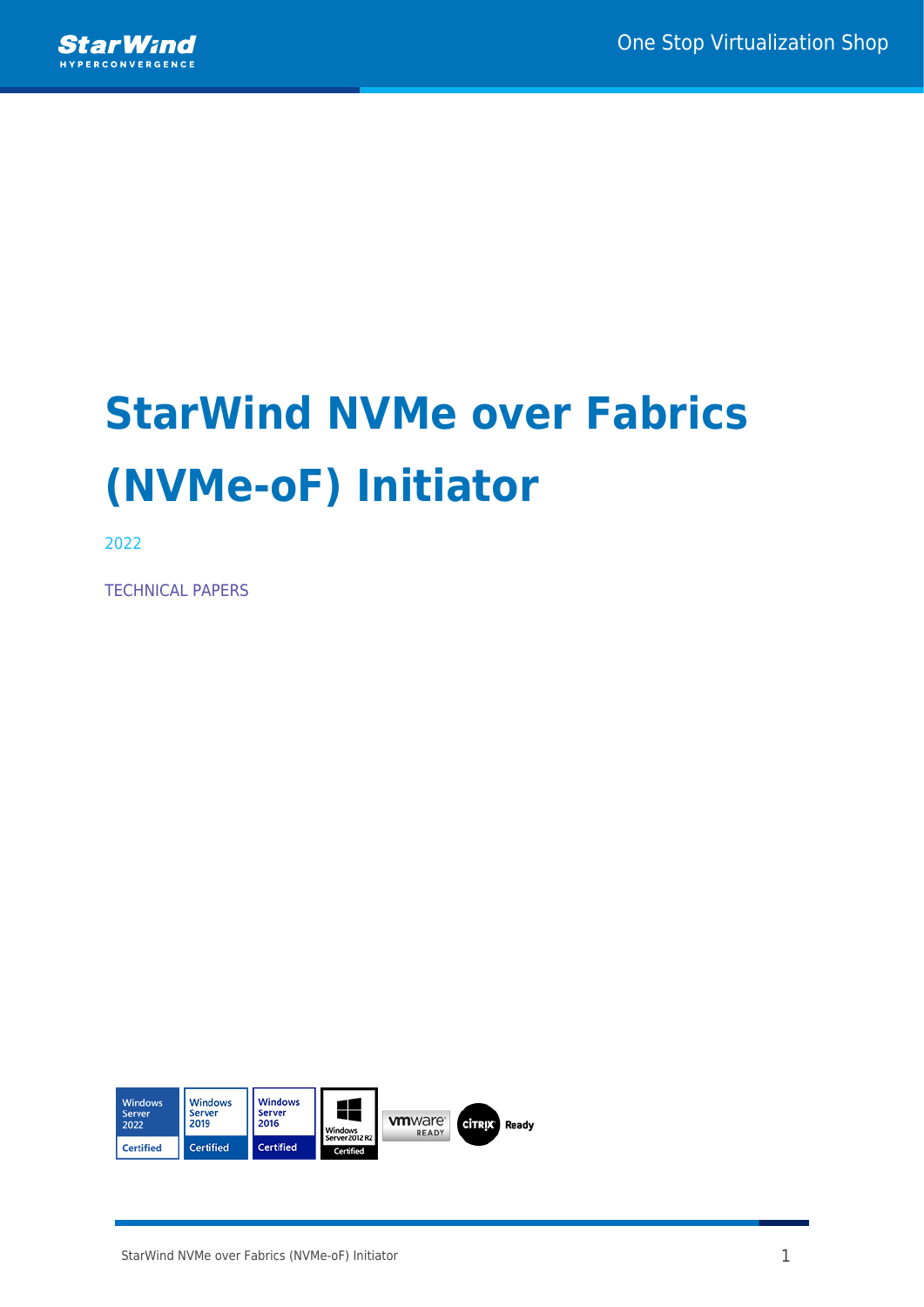

### **Trademarks**

"StarWind", "StarWind Software" and the StarWind and the StarWind Software logos are registered trademarks of StarWind Software. "StarWind LSFS" is a trademark of StarWind Software which may be registered in some jurisdictions. All other trademarks are owned by their respective owners.

### **Changes**

The material in this document is for information only and is subject to change without notice. While reasonable efforts have been made in the preparation of this document to assure its accuracy, StarWind Software assumes no liability resulting from errors or omissions in this document, or from the use of the information contained herein. StarWind Software reserves the right to make changes in the product design without reservation and without notification to its users.

### **Technical Support and Services**

If you have questions about installing or using this software, check this and other documents first - you will find answers to most of your questions on the [Technical Papers](https://www.starwind.com/resource-library) webpage or in [StarWind Forum](https://www.starwind.com/forums). If you need further assistance, please [contact us](https://www.starwind.com/contact-us) .

### **About StarWind**

StarWind is a pioneer in virtualization and a company that participated in the development of this technology from its earliest days. Now the company is among the leading vendors of software and hardware hyper-converged solutions. The company's core product is the years-proven StarWind Virtual SAN, which allows SMB and ROBO to benefit from cost-efficient hyperconverged IT infrastructure. Having earned a reputation of reliability, StarWind created a hardware product line and is actively tapping into hyperconverged and storage appliances market. In 2016, Gartner named StarWind "Cool Vendor for Compute Platforms" following the success and popularity of StarWind HyperConverged Appliance. StarWind partners with world-known companies: Microsoft, VMware, Veeam, Intel, Dell, Mellanox, Citrix, Western Digital, etc.

### **Copyright ©2009-2018 StarWind Software Inc.**

No part of this publication may be reproduced, stored in a retrieval system, or transmitted in any form or by any means, electronic, mechanical, photocopying, recording or otherwise, without the prior written consent of StarWind Software.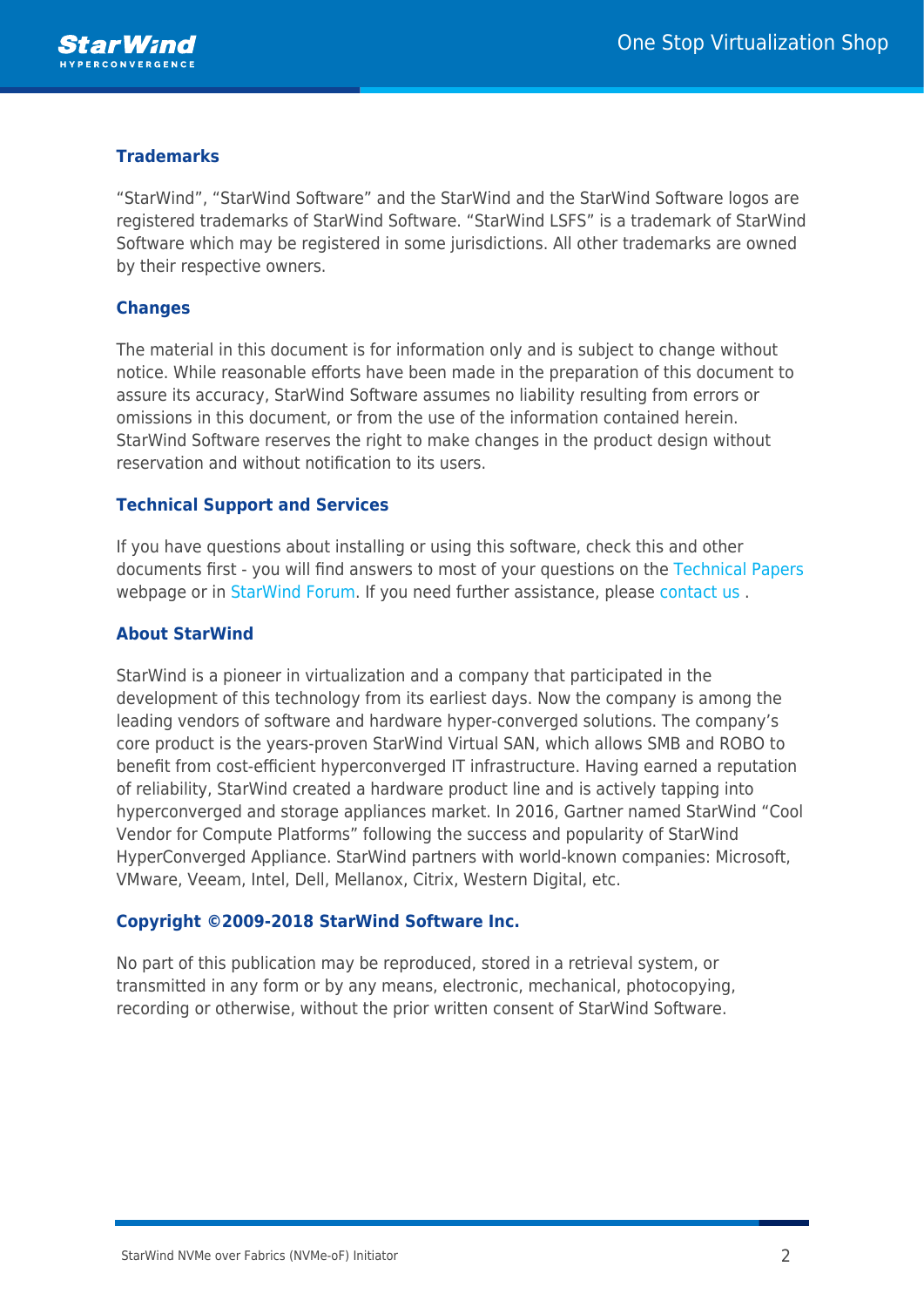# **Introduction To Starwind Nvme-Of Initiator**

NVMe over Fabrics (NVMe-oF) is a protocol that is set to be the standard for the shared NVMe storage.

This guide is intended for IT professionals and enthusiasts who would like to configure the StarWind NVMe over Fabrics Initiator solution and enable NVMe over Fabrics support. It provides detailed instructions on how to configure StarWind NVMe over Fabrics Initiator and connect shared storage on Windows Server.

For any technical inquiries, please, visit our [online community](https://forums.starwindsoftware.com/), [Frequently Asked](https://www.starwindsoftware.com/starwind-faq) [Questions](https://www.starwindsoftware.com/starwind-faq) page, or use the [support form](https://www.starwindsoftware.com/support-form) to contact our technical support department. VSAN from StarWind is software-defined storage (SDS) solution created with restricted budgets and maximum output in mind. It pulls close to 100% of IOPS from existing hardware, ensures high uptime and fault tolerance starting with just two nodes. StarWind VSAN is hypervisor and hardware agnostic, allowing you to forget about hardware restrictions and crazy expensive physical shared storage. Build your infrastructure with off-the-shelf hardware, scale however you like, increase

return on investment (ROI) and enjoy Enterprise-grade virtualization features and benefits at SMB price today! [Explore VSAN from StarWind](https://www.starwindsoftware.com/starwind-virtual-san) [StarWind VSAN White Paper](https://www.starwindsoftware.com/whitepapers/starwind-virtual-san-whitepaper.pdf)

# **Solution Diagram**

Here is the network diagram for the configuration described in this guide.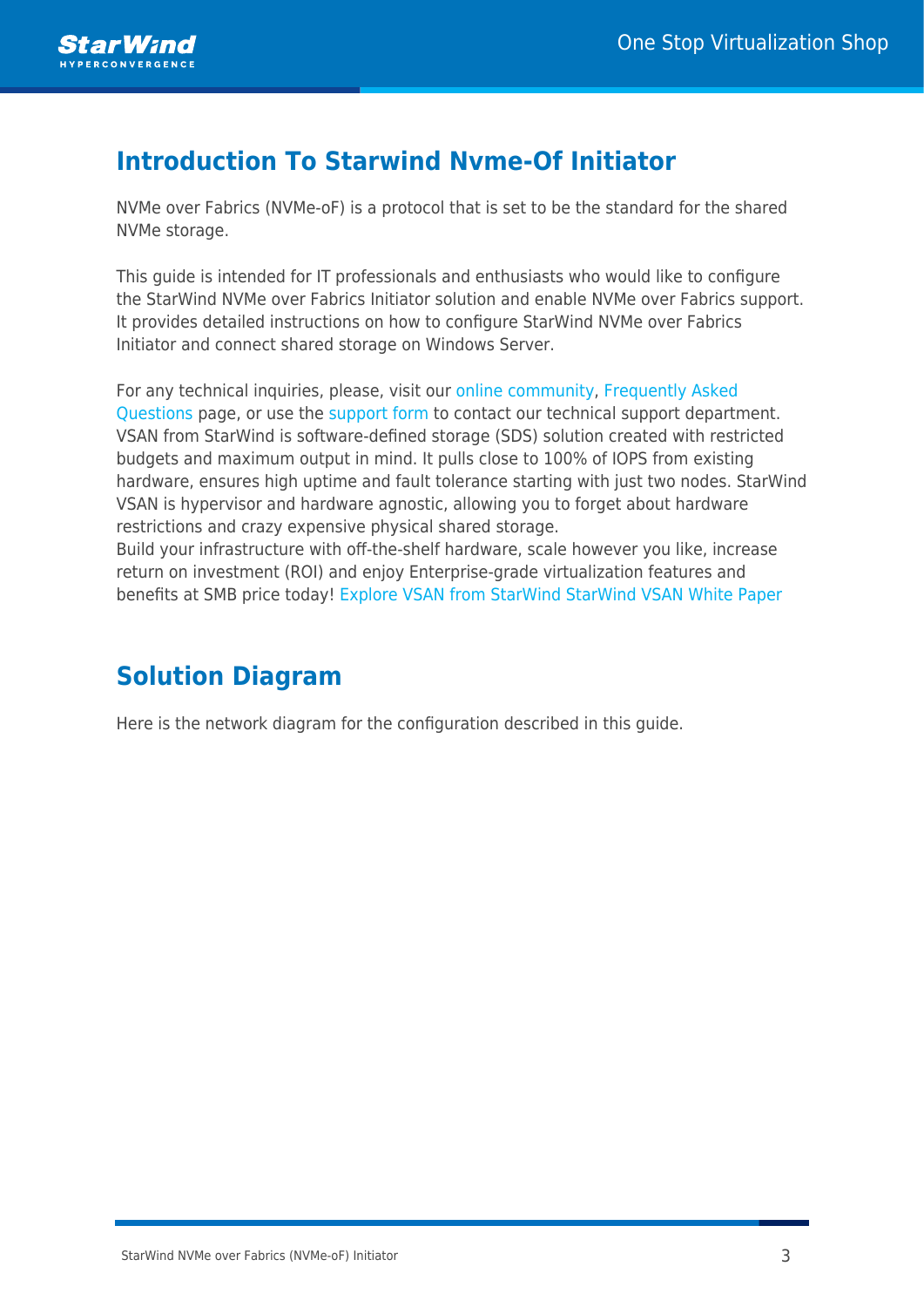



# **Preconfiguring The Servers**

In this document, the first host with Mellanox ConnectX-5 adapter, SPDK NVMe over Fabrics target, and NVMe drive is running CentOS. The second host is running Windows Server 2019 and has Mellanox ConnectX-5 adapter installed accordingly. StarWind NVMe over Fabrics Initiator is deployed on the second Windows Server 2019 and connected to the first CentOS via 172.16.77.x subnet.

Windows Servers 2019 should have the latest Mellanox driver installed, which is available here:

<https://www.mellanox.com/products/adapter-software/ethernet/windows/winof-2>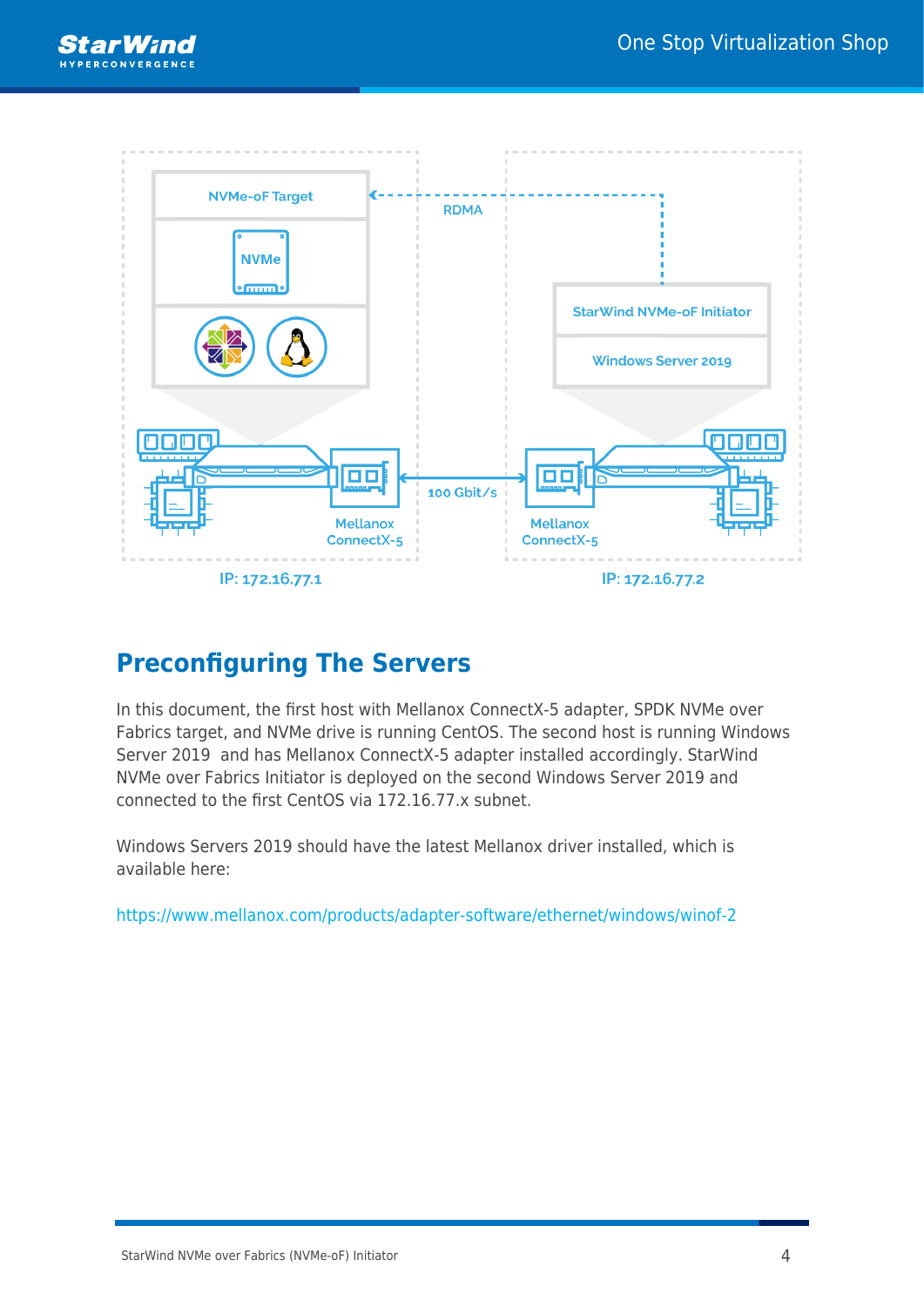

| Network Connections               |                                    |                           |                            | □ | ×             |
|-----------------------------------|------------------------------------|---------------------------|----------------------------|---|---------------|
| $\leftarrow$ $\rightarrow$ $\sim$ | ↑ C << Net > Network Connections > | ৺ ত                       | Search Network Connections |   | مر            |
| Organize $\blacktriangleright$    |                                    |                           | 距 ▼                        |   | Ø             |
| ᄉ<br>Name                         | <b>Status</b>                      | <b>Device Name</b>        | Connectivity               |   |               |
| μ<br>LAN                          | starwind.local                     | Intel(R) 82574L Gigabit N | Internet access            |   |               |
| NVMe_Mellanox<br>μ                | Unidentified network               | Mellanox ConnectX-4 Lx    | Network access             |   |               |
|                                   |                                    |                           |                            |   |               |
|                                   |                                    |                           |                            |   |               |
|                                   |                                    |                           |                            |   |               |
|                                   |                                    |                           |                            |   |               |
|                                   |                                    |                           |                            |   |               |
|                                   |                                    |                           |                            |   |               |
| $\langle$                         |                                    |                           |                            |   | $\rightarrow$ |
| 2 items                           |                                    |                           |                            |   | 睚<br>best.    |

To check the RDMA connectivity and bandwidth between the initiator server and target server, use the StarWind rPerf utility, which can be downloaded here:<https://www.starwindsoftware.com/starwind-rperf>

The article on how to install and configure SPDK NVMe over Fabrics target could be found here: [https://www.starwindsoftware.com/resource-library/starwind-nvme-of-initiator-crea](https://www.starwindsoftware.com/resource-library/starwind-nvme-of-initiator-creating-microsoft-failover-cluster-with-windows-server/) [ting-microsoft-failover-cluster-with-windows-server/](https://www.starwindsoftware.com/resource-library/starwind-nvme-of-initiator-creating-microsoft-failover-cluster-with-windows-server/)

# **Installing Starwind Nvme Over Fabrics Initiator**

1. Download StarWind NVMe–oF in the link

here: <https://www.starwindsoftware.com/starwind-nvme-of-initiator>

2. Execute the starwind-nvmeof.exe to install StarWind NVMe-oF Initiator and follow the steps in the wizard.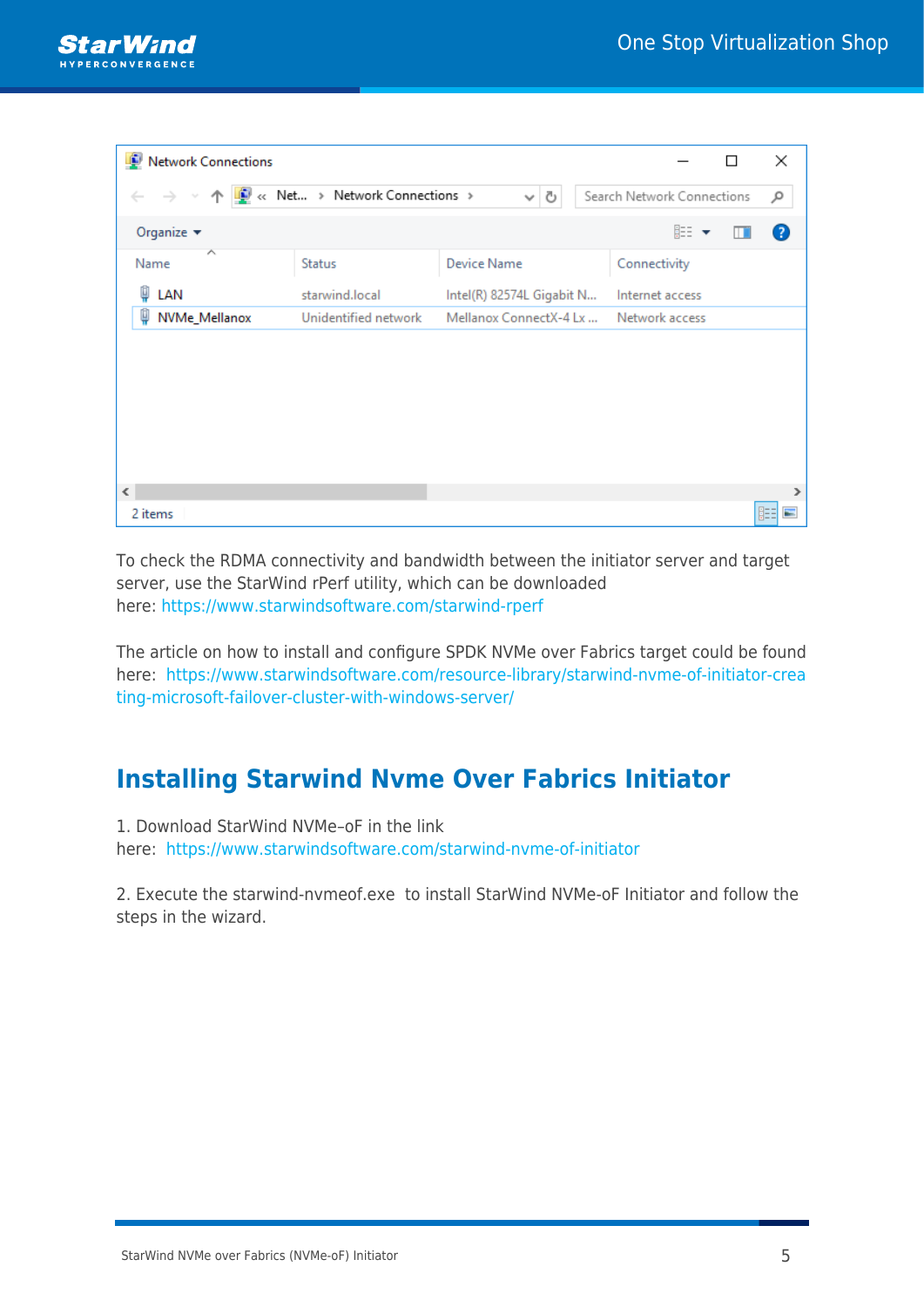

| Setup - StarWind NVMe-oF Initiator                                                                                                                                                                                                         |        |  |
|--------------------------------------------------------------------------------------------------------------------------------------------------------------------------------------------------------------------------------------------|--------|--|
| <b>Information</b><br>Please read the following important information before continuing.                                                                                                                                                   |        |  |
| When you are ready to continue with Setup, click Next.                                                                                                                                                                                     |        |  |
| StarWind NVMe-oF Initiator v1.8<br>Copyright (c) StarWind Software, 2018-2020                                                                                                                                                              |        |  |
| Description                                                                                                                                                                                                                                |        |  |
| NVMe-oF is an extremely efficient protocol for connecting block storage over the<br>network using RDMA data transfers.<br>StarWind NVMe-oF Initiator is a software module that allows connecting remote<br>NVMe-oF Target to Windows host. |        |  |
| System Requirements                                                                                                                                                                                                                        |        |  |
| - OS Windows Server 2016, 2019, Windows 10+.<br>- Mellanox RDMA-capable network adapters on the machine with the initiator and<br>on the machine with NVMe-oF Target.                                                                      |        |  |
| < Back<br>Next >                                                                                                                                                                                                                           | Cancel |  |

3. Restart the server.

| Setup - StarWind NVMe-oF Initiator |                                                                                                                                                                                                                                                                                                    |        |  |
|------------------------------------|----------------------------------------------------------------------------------------------------------------------------------------------------------------------------------------------------------------------------------------------------------------------------------------------------|--------|--|
|                                    | <b>Completing the StarWind</b><br><b>NVMe-oF Initiator Setup Wizard</b><br>To complete the installation of StarWind NVMe-oF Initiator,<br>Setup must restart your computer. Would you like to restart<br>now?<br><b>O</b> Yes, restart the computer now<br>◯ No, I will restart the computer later |        |  |
|                                    |                                                                                                                                                                                                                                                                                                    | Finish |  |

4. Open Device Manager to check that StarWind NVMe-oF Initiator is installed on the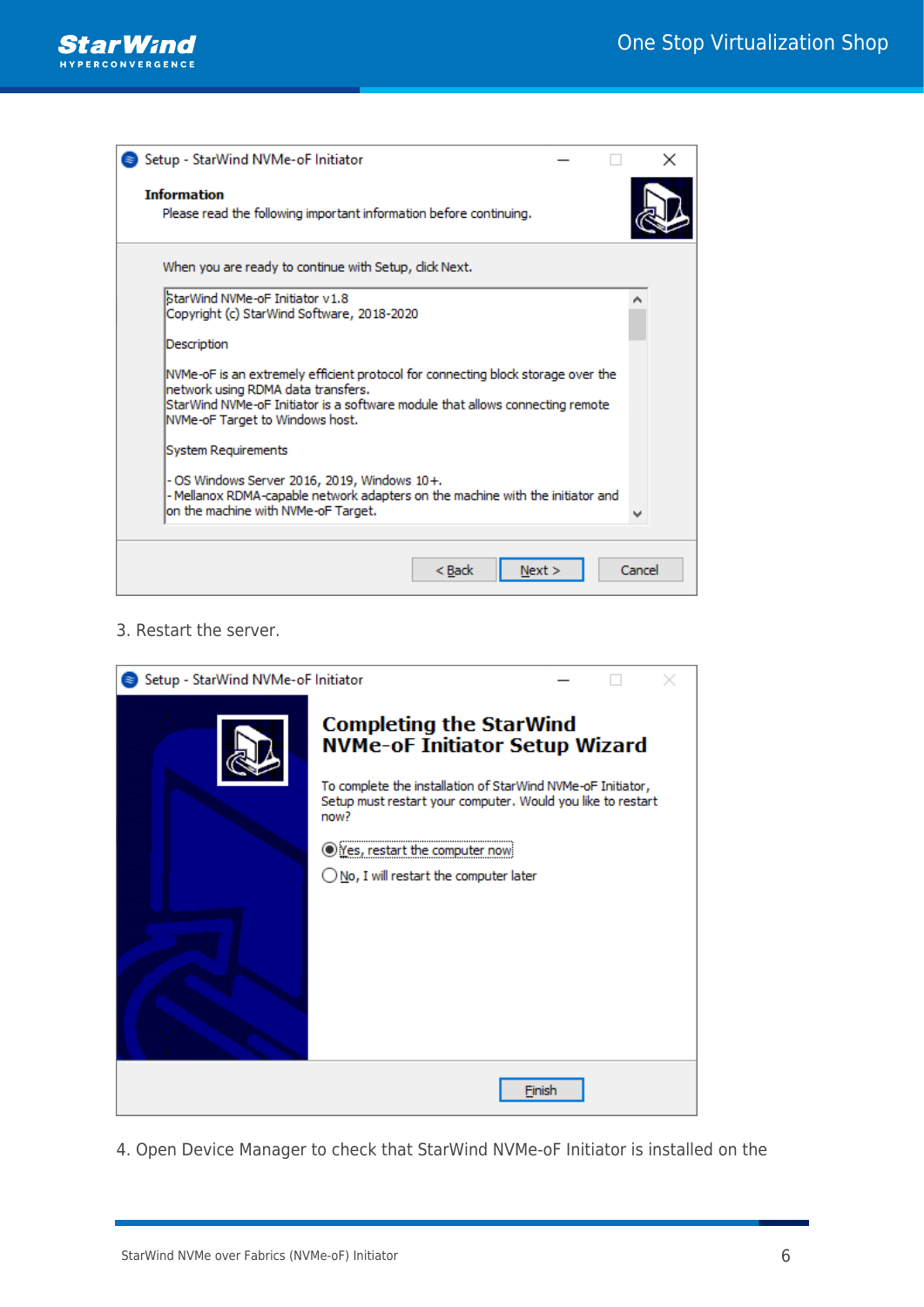**StarWind PCONVERGENCE** 

system.

| <b>Device Manager</b>                                                                                                                                                                                                                                                                                                                                                                                                                                                                                                                                                                                             |  | × |
|-------------------------------------------------------------------------------------------------------------------------------------------------------------------------------------------------------------------------------------------------------------------------------------------------------------------------------------------------------------------------------------------------------------------------------------------------------------------------------------------------------------------------------------------------------------------------------------------------------------------|--|---|
| File<br>Action<br>View<br>Help                                                                                                                                                                                                                                                                                                                                                                                                                                                                                                                                                                                    |  |   |
| $\vert$ ?<br>前<br>請<br>₽<br>E)                                                                                                                                                                                                                                                                                                                                                                                                                                                                                                                                                                                    |  |   |
| $\frac{1}{\sqrt{2}}$ SW1<br><b>Batteries</b><br>$\mathbf{r}$<br>Computer<br><b>Disk drives</b><br>Display adapters<br>DVD/CD-ROM drives<br>Human Interface Devices<br>IDE ATA/ATAPI controllers<br><b>Keyboards</b><br>≯<br>Mice and other pointing devices<br><b>Monitors</b><br>Network adapters<br><b>Print queues</b><br>Processors<br>Software devices<br>↓ Storage controllers<br>LSI Adapter, SAS 3000 series, 8-port with 1068<br>Microsoft iSCSI Initiator<br>Microsoft Storage Spaces Controller<br>StarWind NVMe over Fabrics Storage Controller<br>System devices<br>Universal Serial Bus controllers |  |   |
|                                                                                                                                                                                                                                                                                                                                                                                                                                                                                                                                                                                                                   |  |   |

# **Working With Starwind Nvme Over Fabrics Initiator**

There are three ways to work with StarWind NVMe over Fabrics Initiator: using StarNVMeoF Ctrl command-line utility (preferred), from Microsoft iSCSI initiator GUI and via PowerShell commandlets:

### **Using Command-Line Utility**

The StarNVMeoF\_Ctrl.exe command-line utility is used to work with the NVMe-oF initiator.

Discovering targets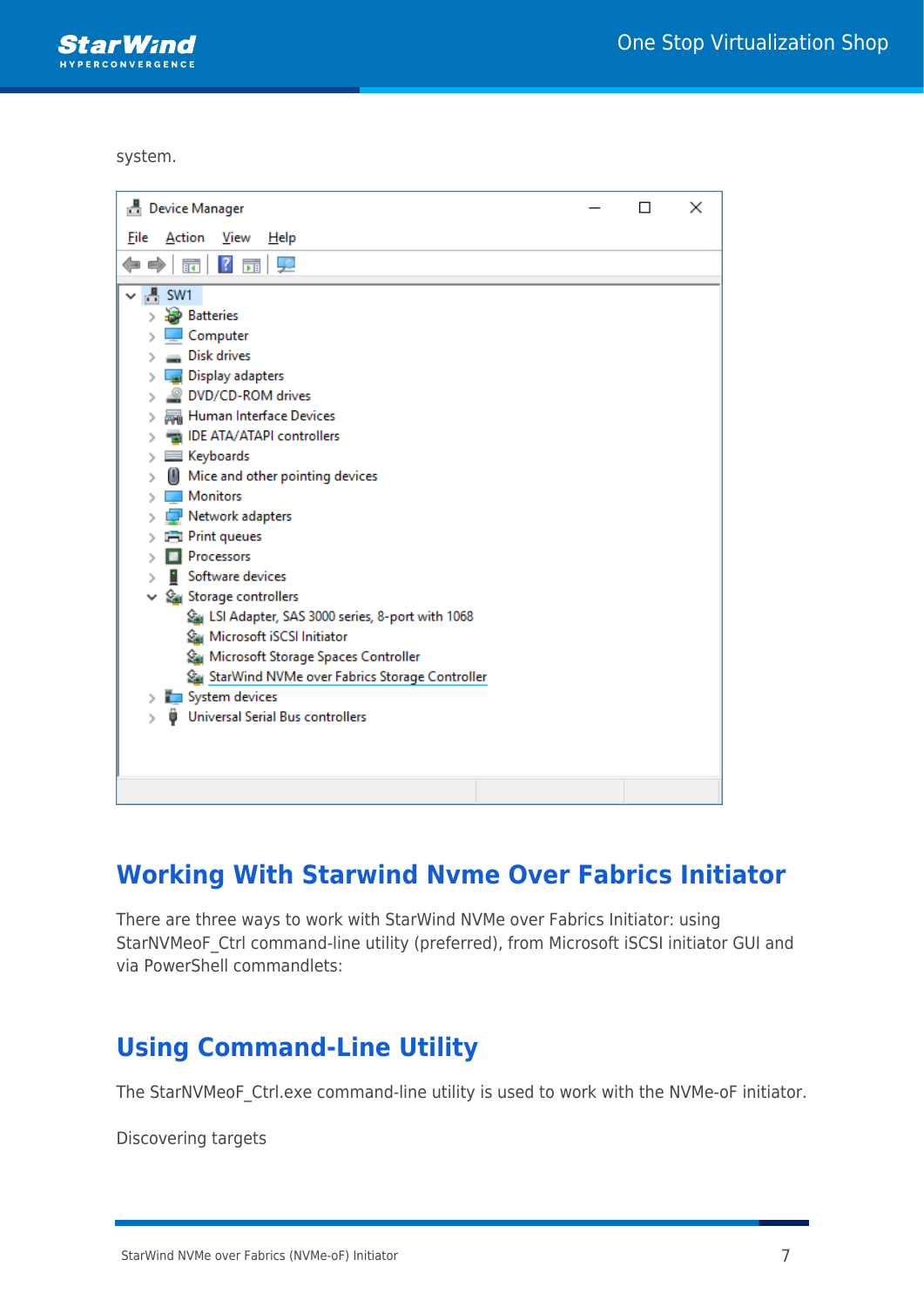

1. To discover the target, run the discovery command: StarNVMeoF\_Ctrl.exe discovery <target\_ip\_addr:[port]> <local\_ip\_addr> by specifying the protocol, target host IP address and port number:

Example: StarNVMeoF\_Ctrl.exe discovery 172.16.77.1:4420 172.16.77.2

Where:

 $\langle$  <172.16.77.1:4420>  $-$  NVMe-oF target host IP and port; <172.16.77.2> — initiator host IP.



Connecting targets

1. To connect the target, run the command: StarNVMeoF\_Ctrl.exe insert <target ip\_addr[:port]> <local\_ip\_addr> <SubNQN> <HostNQN> [<num\_io\_queues> <io\_queue\_depth> <first\_core>]

Example: StarNVMeoF\_Ctrl.exe insert 172.16.77.1:4420 172.16.77.2 nqn.2008-08.com.starwindsoftware:NVMeofTarget SW\_1 512 6 0

Where:

- $\bullet$  <172.16.77.1:4420 >  $-$  target host IP and port;
- $\bullet$  <172.16.77.2> initiator host IP;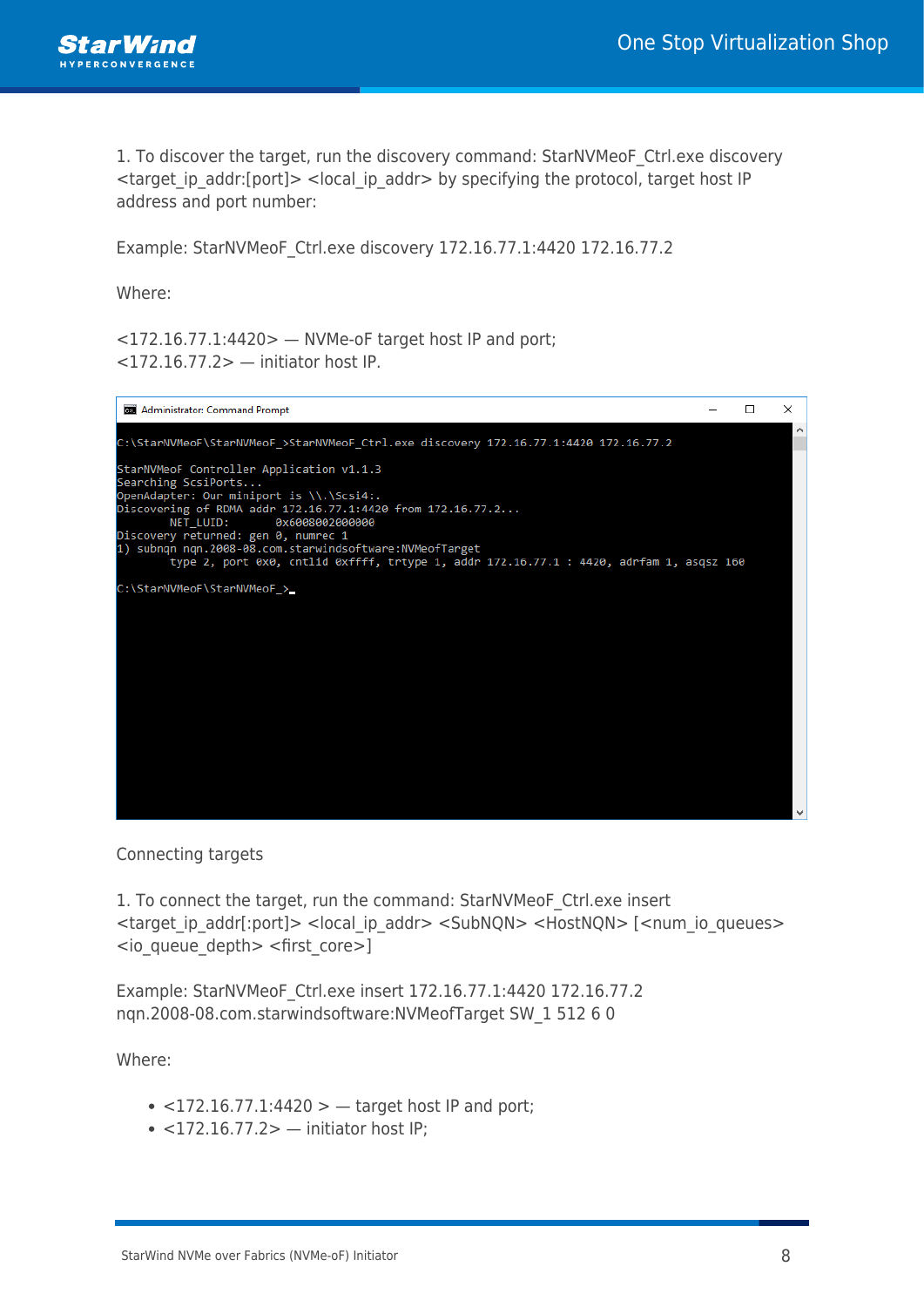

- <nqn.2008-08.com.starwindsoftware:NVMeofTarget> SubNQN of the target (may be copied from the discovery results screen);
- <SW 1> local HostNQN;
- $\cdot$  <512>  $-$  quantity of connections to the target;
- $\cdot$  <6>  $-$  queue depth;
- $\cdot$  <0>  $-$  number of the initial core.



2. After the "insert" command is executed, disk LUNs for the connected controller namespaces should appear in the Disk Management.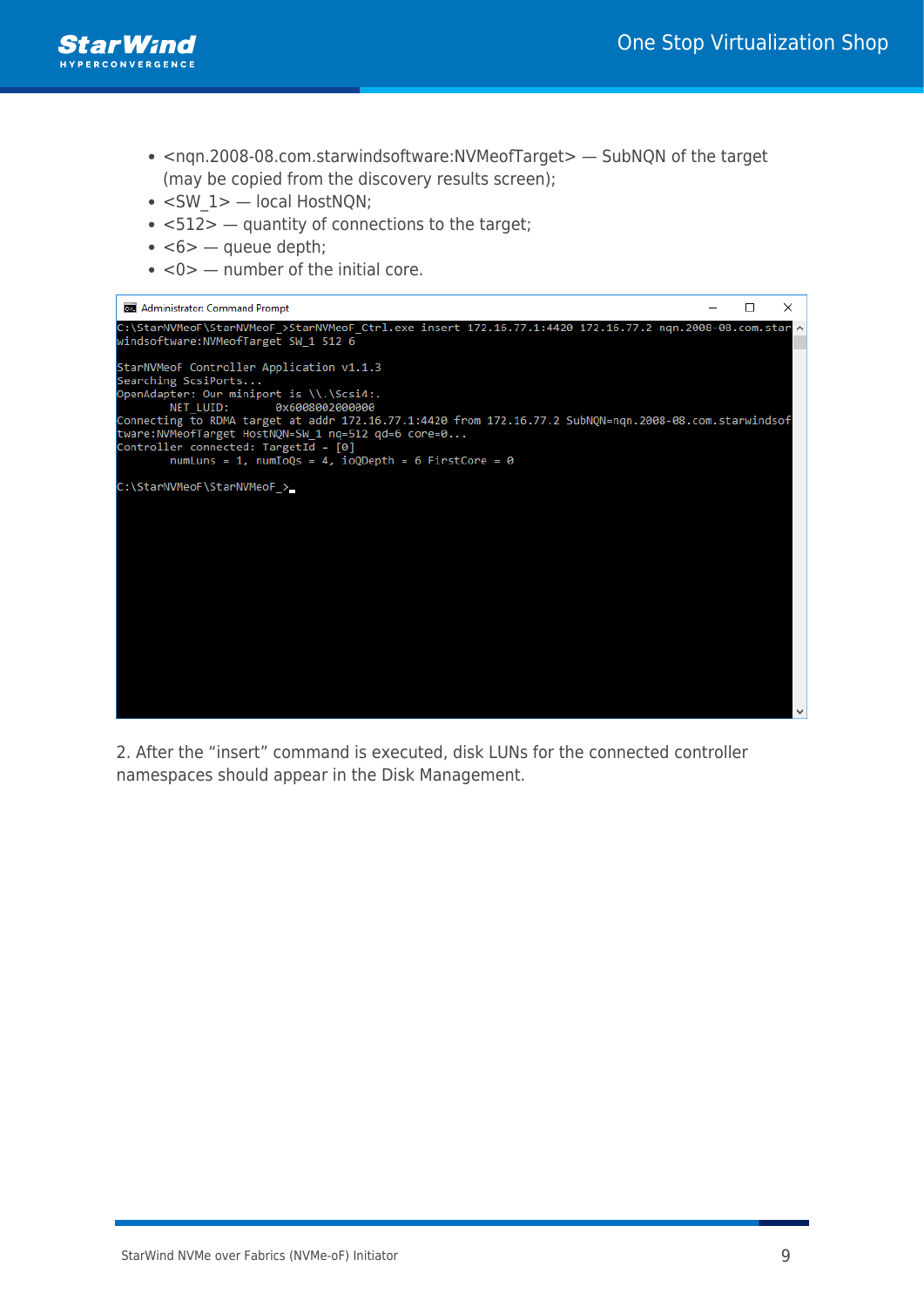

| <b>Disk Management</b><br>Ξī                                     |                                              |              |                     |                     |                                                     |          |        | $\Box$ | X |
|------------------------------------------------------------------|----------------------------------------------|--------------|---------------------|---------------------|-----------------------------------------------------|----------|--------|--------|---|
| Action <u>V</u> iew<br><b>File</b>                               | $He$ lp                                      |              |                     |                     |                                                     |          |        |        |   |
| ⇔ ⇒<br>ā4                                                        | ga (SE<br>$\sqrt{2}$<br>$\overrightarrow{p}$ |              |                     |                     |                                                     |          |        |        |   |
| Volume                                                           | Layout                                       | Type         | <b>File System</b>  | <b>Status</b>       | Capacity                                            | Free Spa | % Free |        |   |
| ₩                                                                | Simple                                       | <b>Basic</b> |                     | Healthy (R          | 450 MB                                              | 450 MB   | 100 %  |        |   |
|                                                                  | Simple                                       | <b>Basic</b> |                     | Healthy (E          | 99 MB                                               | 99 MB    | 100 %  |        |   |
| $=(C_i)$                                                         | Simple                                       | <b>Basic</b> | <b>NTFS</b>         | Healthy (B 39.45 GB |                                                     | 27.01 GB | 68 %   |        |   |
|                                                                  |                                              |              |                     |                     |                                                     |          |        |        |   |
| $=$ Disk 0                                                       |                                              |              |                     |                     |                                                     |          |        |        |   |
| <b>Basic</b><br>39.98 GB                                         | 450 MB                                       |              | 99 MB               | (C)                 | 39.45 GB NTFS                                       |          |        |        |   |
| Online                                                           | Healthy (Recovery Partition)                 |              | Healthy (EFI System |                     | Healthy (Boot, Page File, Crash Dump, Primary Parti |          |        |        |   |
|                                                                  |                                              |              |                     |                     |                                                     |          |        |        |   |
|                                                                  |                                              |              |                     |                     |                                                     |          |        |        |   |
| "O Disk 1<br><b>Unknown</b><br>100.00 GB<br>Offline <sup>1</sup> | 100,00 GB<br>Unallocated                     |              |                     |                     |                                                     |          |        |        |   |
|                                                                  | Unallocated Primary partition                |              |                     |                     |                                                     |          |        |        |   |
|                                                                  |                                              |              |                     |                     |                                                     |          |        |        |   |
|                                                                  |                                              |              |                     |                     |                                                     |          |        |        |   |

Getting information about targets

1. To show the list of connected NVMe-oF controllers, run the "StarNVMeoF\_Ctrl.exe list" command.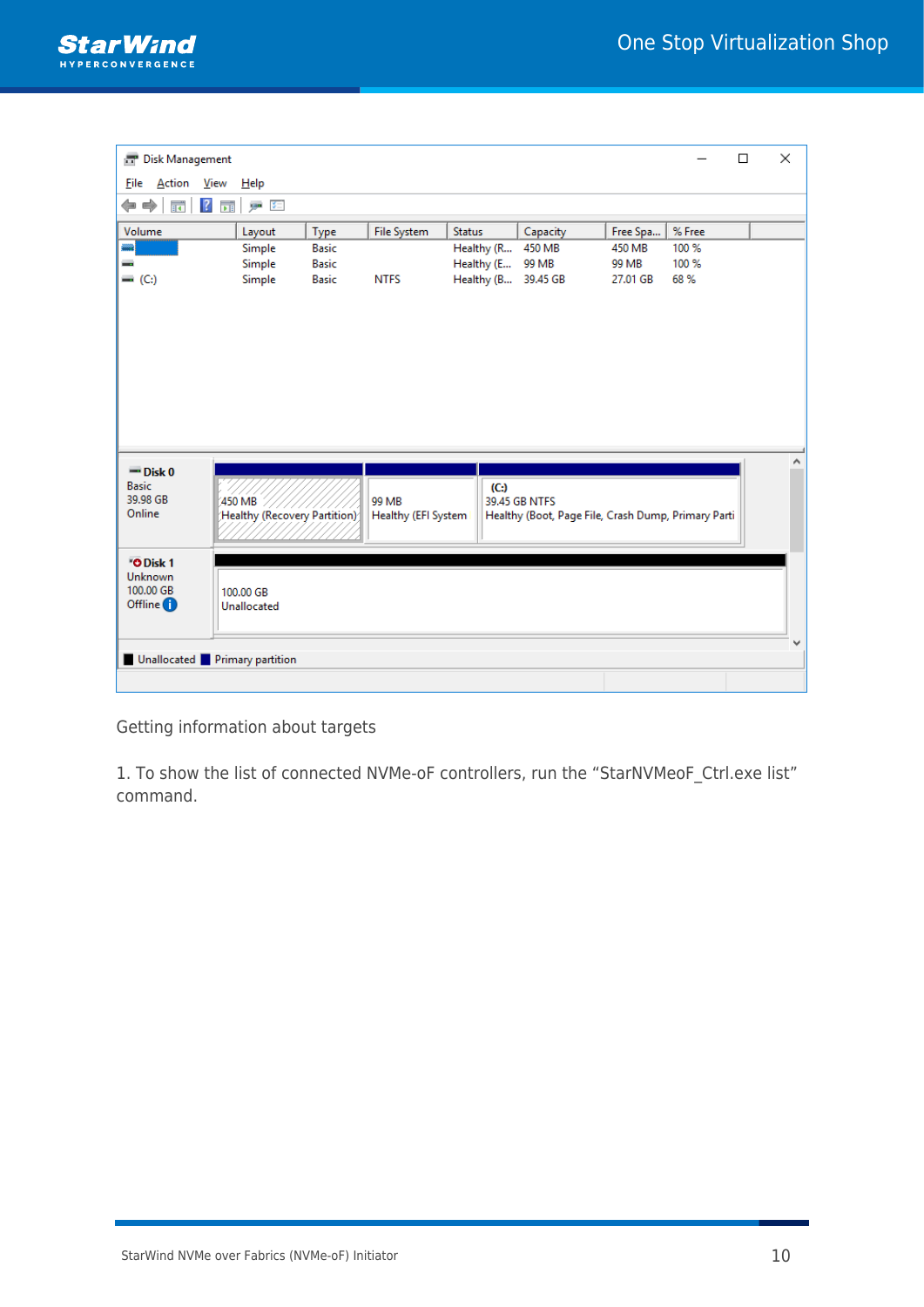



Disconnecting targets

1. To disconnect LUNs from the system, run the controller disconnection command: StarNVMeoF Ctrl.exe remove <controllerId> Example: StarNVMeoF Ctrl.exe remove 1 Where:

 $\cdot$  <1>  $-$  controller Id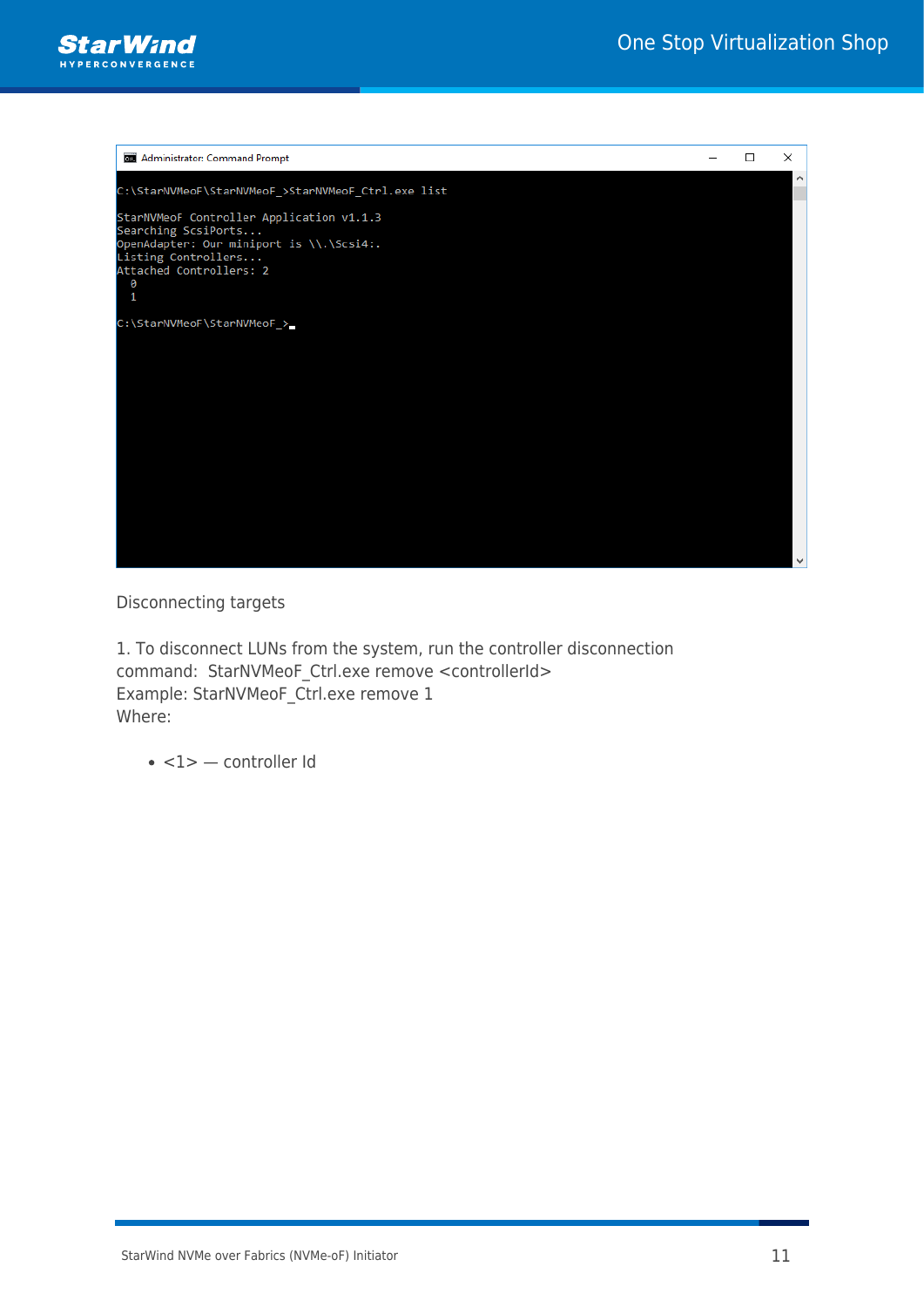



NOTE: Make sure that LUNs are not used by other applications at the moment of disconnection, as removing LUNs with active file operations may lead to data corruption.

# **Using Ms Iscsi Initiator Gui**

Discovering targets

1. Launch Microsoft iSCSI Initiator: Start -> Windows Administrative Tools -> iSCSI Initiator. Alternatively, launch it using the command below in the command line interface:

### iscsicpl

2. Navigate to the Discovery tab.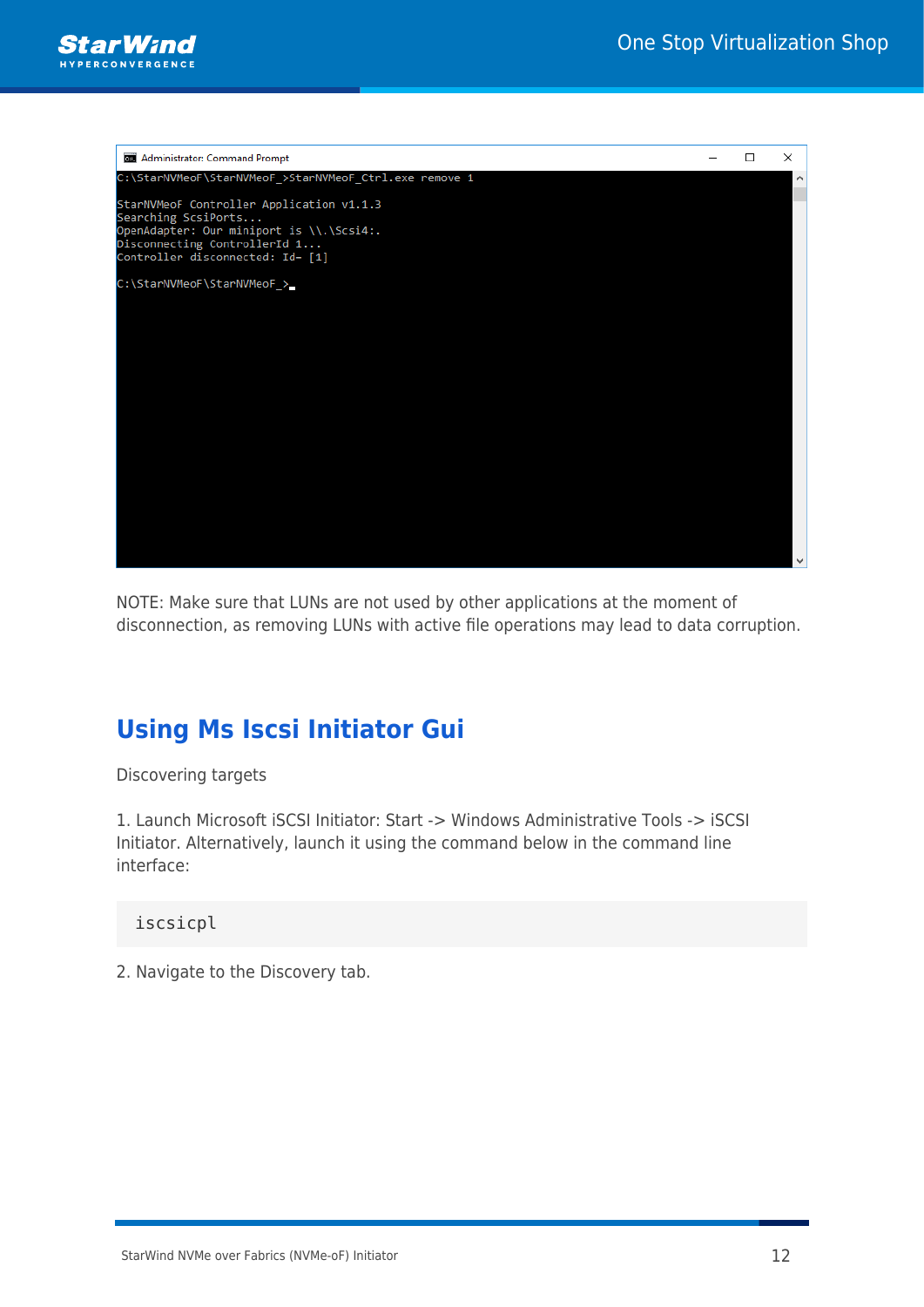

|                     | <b>iSCSI Initiator Properties</b> |                                                         |                                                         |               |                 | × |
|---------------------|-----------------------------------|---------------------------------------------------------|---------------------------------------------------------|---------------|-----------------|---|
| Targets             | Discovery                         |                                                         | Favorite Targets   Volumes and Devices                  | <b>RADIUS</b> | Configuration   |   |
| Target portals      |                                   |                                                         |                                                         |               |                 |   |
|                     |                                   | The system will look for Targets on following portals:  |                                                         |               | Refresh         |   |
| <b>Address</b>      |                                   | Port                                                    | Adapter                                                 |               | IP address      |   |
|                     |                                   |                                                         |                                                         |               |                 |   |
|                     |                                   |                                                         |                                                         |               |                 |   |
|                     |                                   | To add a target portal, click Discover Portal.          |                                                         |               | Discover Portal |   |
|                     | then click Remove.                |                                                         | To remove a target portal, select the address above and |               | Remove          |   |
| <b>ISNS</b> servers |                                   |                                                         |                                                         |               |                 |   |
|                     |                                   | The system is registered on the following iSNS servers: |                                                         |               | Refresh         |   |
| Name                |                                   |                                                         |                                                         |               |                 |   |
|                     |                                   |                                                         |                                                         |               |                 |   |
|                     |                                   |                                                         |                                                         |               |                 |   |
|                     |                                   | To add an iSNS server, click Add Server.                |                                                         |               | Add Server      |   |
|                     | then click Remove.                | To remove an iSNS server, select the server above and   |                                                         |               | Remove          |   |
|                     |                                   |                                                         |                                                         |               |                 |   |
|                     |                                   |                                                         |                                                         |               |                 |   |
|                     |                                   |                                                         |                                                         |               |                 |   |
|                     |                                   |                                                         | <b>OK</b>                                               | Cancel        | Apply           |   |

3. In Discover Target Portal dialog, type in the IP address of the NVMe-oF target server that will be used to connect the provisioned targets and port number (4420). Click Advanced.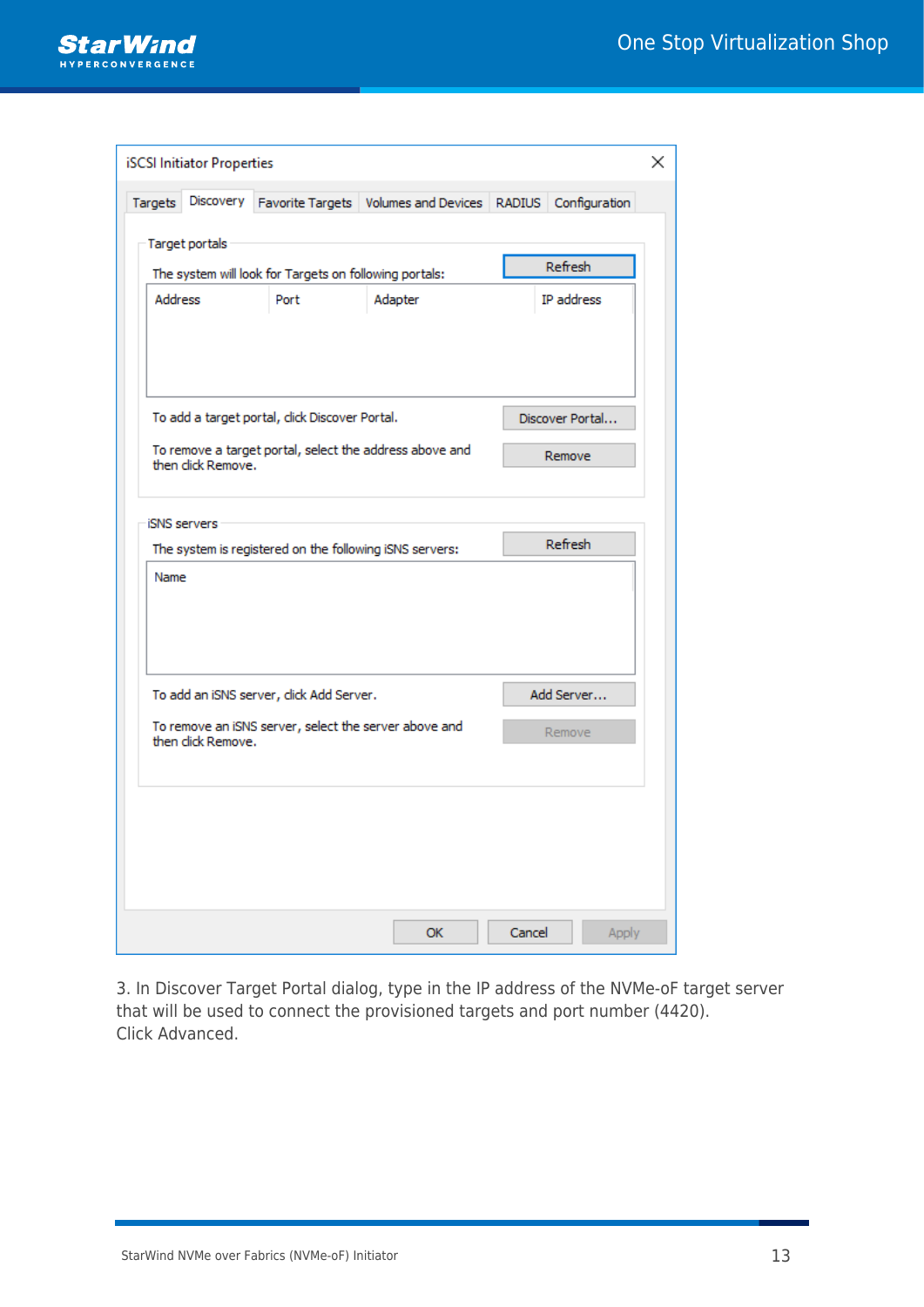

| <b>Discover Target Portal</b>                                                                       |                                  |
|-----------------------------------------------------------------------------------------------------|----------------------------------|
| Enter the IP address or DNS name and port number of the portal you<br>want to add.                  |                                  |
| To change the default settings of the discovery of the target portal, click<br>the Advanced button. |                                  |
| IP address or DNS name:<br>172.16.77.1                                                              | Port: (Default is 3260.)<br>4420 |
| Advanced                                                                                            | Cancel                           |

4. Select StarWind NVMe over Fabrics Storage Controller as the Local adapter, select the Initiator IP in the same subnet as the IP address of the target server from the previous step. Confirm the actions to complete the Target Portal discovery.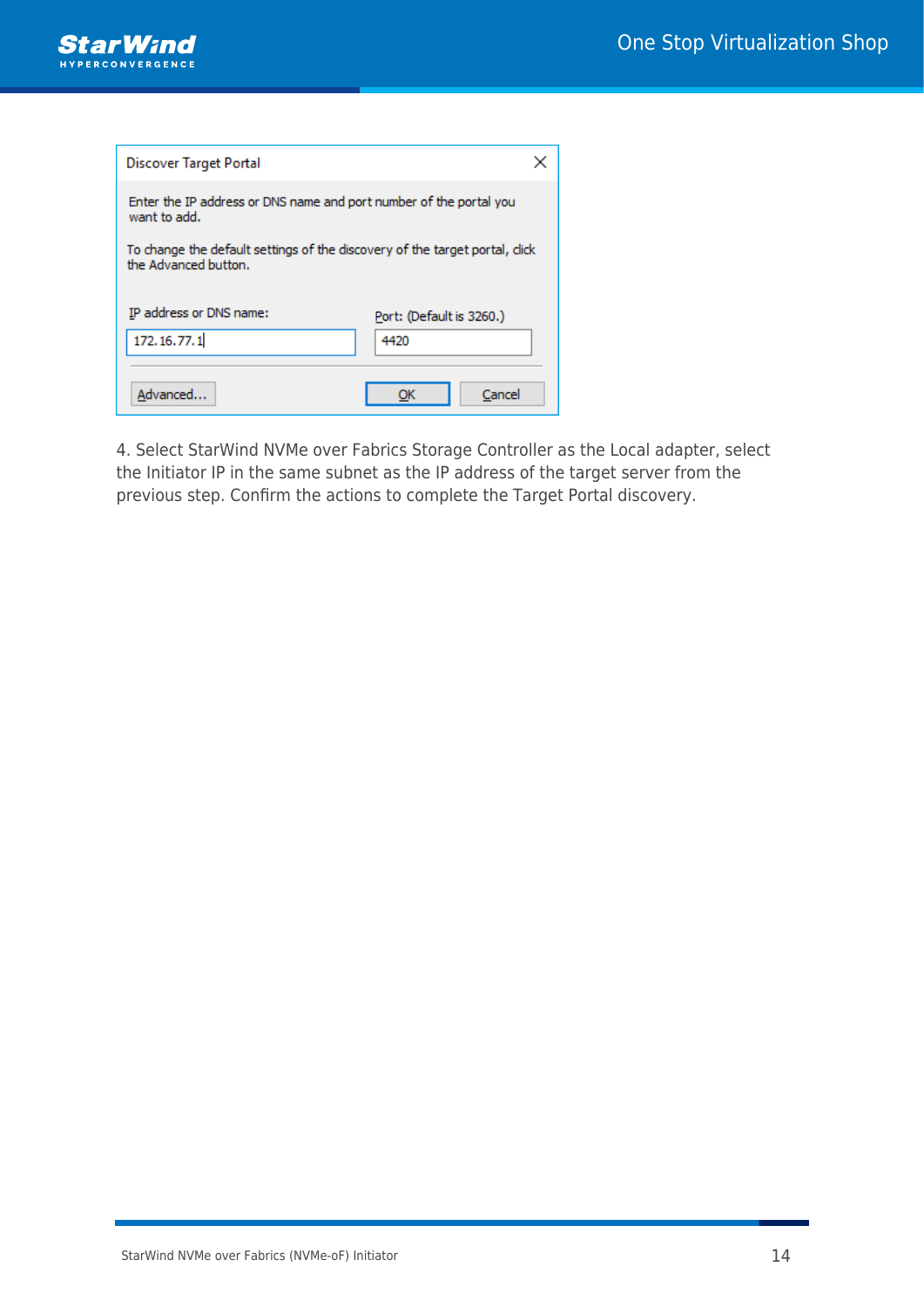

| Connect using                                                                |                                                                                                                                                                                                                                                                                   |
|------------------------------------------------------------------------------|-----------------------------------------------------------------------------------------------------------------------------------------------------------------------------------------------------------------------------------------------------------------------------------|
| Local adapter:                                                               | StarWind NVMe over Fabrics Storage Controller                                                                                                                                                                                                                                     |
| Initiator IP:                                                                | 172.16.77.2                                                                                                                                                                                                                                                                       |
| Target portal IP:                                                            |                                                                                                                                                                                                                                                                                   |
| CRC / Checksum                                                               |                                                                                                                                                                                                                                                                                   |
| Data digest                                                                  | Header digest                                                                                                                                                                                                                                                                     |
| CHAP Log on information                                                      | CHAP helps ensure connection security by providing authentication between a target and<br>To use, specify the same name and CHAP secret that was configured on the target for this<br>initiator. The name will default to the Initiator Name of the system unless another name is |
|                                                                              | ign. 1991-05.com.microsoft:911-initiator                                                                                                                                                                                                                                          |
| Enable CHAP log on<br>an initiator.<br>specified.<br>Name:<br>Target secret: |                                                                                                                                                                                                                                                                                   |
| Perform mutual authentication<br>RADIUS.                                     | To use mutual CHAP, either specify an initiator secret on the Configuration page or use                                                                                                                                                                                           |

5. Now, the target portal is added to the initiator server.

### Connecting targets

1. Click the Targets tab. The previously created target is listed in the Discovered Targets section.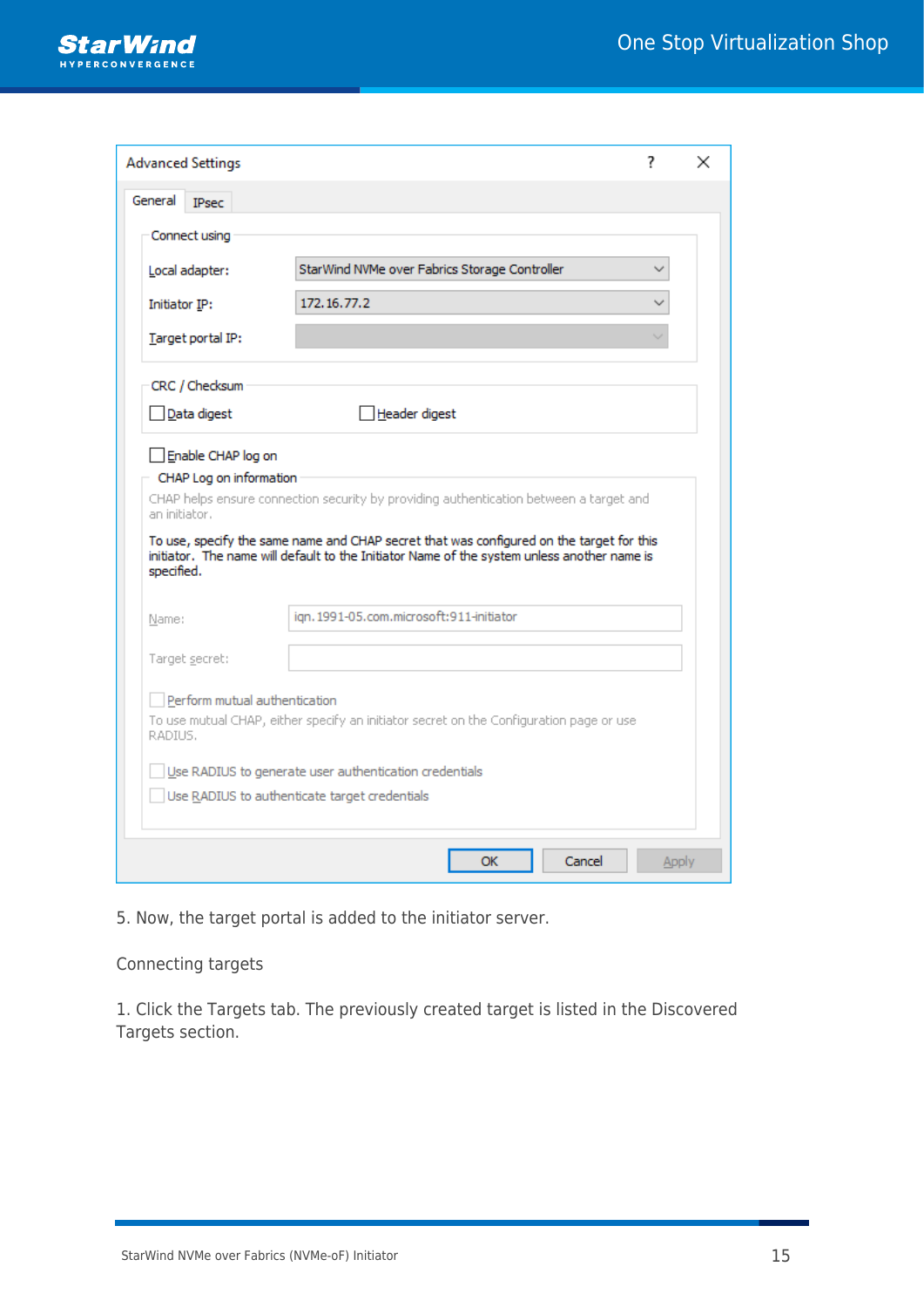

|         | <b>iSCSI</b> Initiator Properties |                                                          |                                                                                     |               |                   | × |
|---------|-----------------------------------|----------------------------------------------------------|-------------------------------------------------------------------------------------|---------------|-------------------|---|
| Targets | Discovery<br>Quick Connect        |                                                          | Favorite Targets   Volumes and Devices                                              | <b>RADIUS</b> | Configuration     |   |
| Target: |                                   | DNS name of the target and then click Quick Connect.     | To discover and log on to a target using a basic connection, type the IP address or |               |                   |   |
|         | Discovered targets                |                                                          |                                                                                     |               | Quick Connect     |   |
| Name    |                                   |                                                          |                                                                                     | <b>Status</b> | Refresh           |   |
|         |                                   | ngn.2008-08.com.starwindsoftware:NVMEoF1                 |                                                                                     | Inactive      |                   |   |
|         |                                   |                                                          |                                                                                     |               |                   |   |
|         |                                   |                                                          |                                                                                     |               |                   |   |
|         |                                   |                                                          |                                                                                     |               |                   |   |
|         | click Connect.                    |                                                          | To connect using advanced options, select a target and then                         |               | Connect           |   |
|         | then click Disconnect.            | To completely disconnect a target, select the target and |                                                                                     |               | <b>Disconnect</b> |   |
|         |                                   | select the target and click Properties.                  | For target properties, including configuration of sessions,                         |               | Properties        |   |
|         |                                   | the target and then click Devices.                       | For configuration of devices associated with a target, select                       |               | Devices           |   |
|         |                                   |                                                          |                                                                                     |               |                   |   |
|         |                                   |                                                          |                                                                                     |               |                   |   |
|         |                                   |                                                          |                                                                                     |               |                   |   |
|         |                                   |                                                          | OK                                                                                  | Cancel        | Apply             |   |

2. Press Connect and select StarWind NVMe over Fabrics Storage Controller in the Local adapter dropdown menu.

In the Initiator IP field select the IP address for the initiator.

In the Target portal IP, select the corresponding portal IP from the same subnet. Confirm the actions.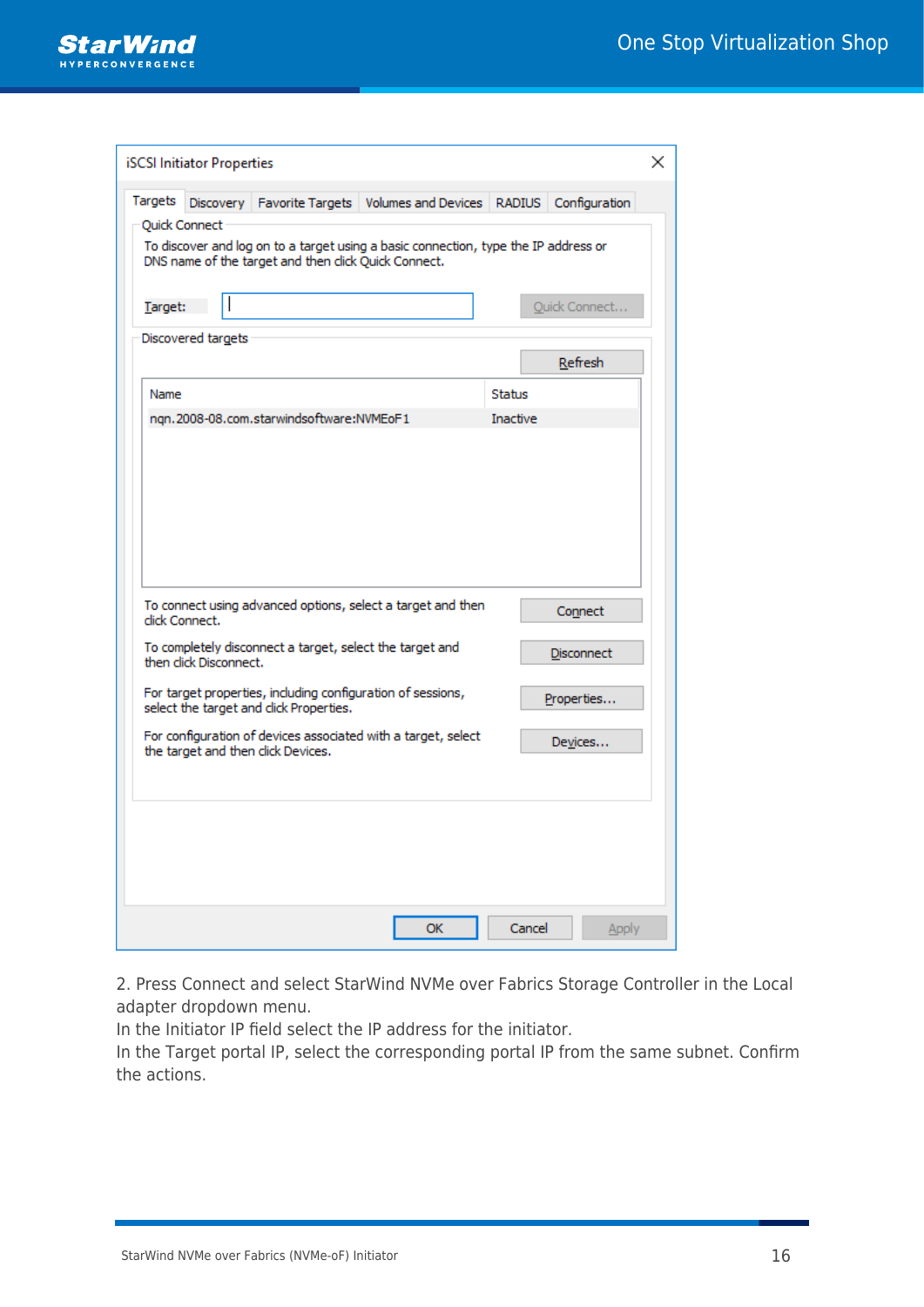

| Local adapter:                                                               | StarWind NVMe over Fabrics Storage Controller                                                                                                                                                                                                                                     |
|------------------------------------------------------------------------------|-----------------------------------------------------------------------------------------------------------------------------------------------------------------------------------------------------------------------------------------------------------------------------------|
| Initiator IP:                                                                | 172, 16, 77, 2                                                                                                                                                                                                                                                                    |
| Target portal IP:                                                            | 172.16.77.1 / 4420                                                                                                                                                                                                                                                                |
| CRC / Checksum                                                               |                                                                                                                                                                                                                                                                                   |
| Data digest                                                                  | Header digest                                                                                                                                                                                                                                                                     |
| CHAP Log on information                                                      | CHAP helps ensure connection security by providing authentication between a target and<br>To use, specify the same name and CHAP secret that was configured on the target for this<br>initiator. The name will default to the Initiator Name of the system unless another name is |
|                                                                              | ign. 1991-05.com.microsoft:nvme-of-server                                                                                                                                                                                                                                         |
| Enable CHAP log on<br>an initiator.<br>specified.<br>Name:<br>Target secret: |                                                                                                                                                                                                                                                                                   |
| Perform mutual authentication<br>RADIUS.                                     | To use mutual CHAP, either specify an initiator secret on the Configuration page or use                                                                                                                                                                                           |

### 3. Target is connected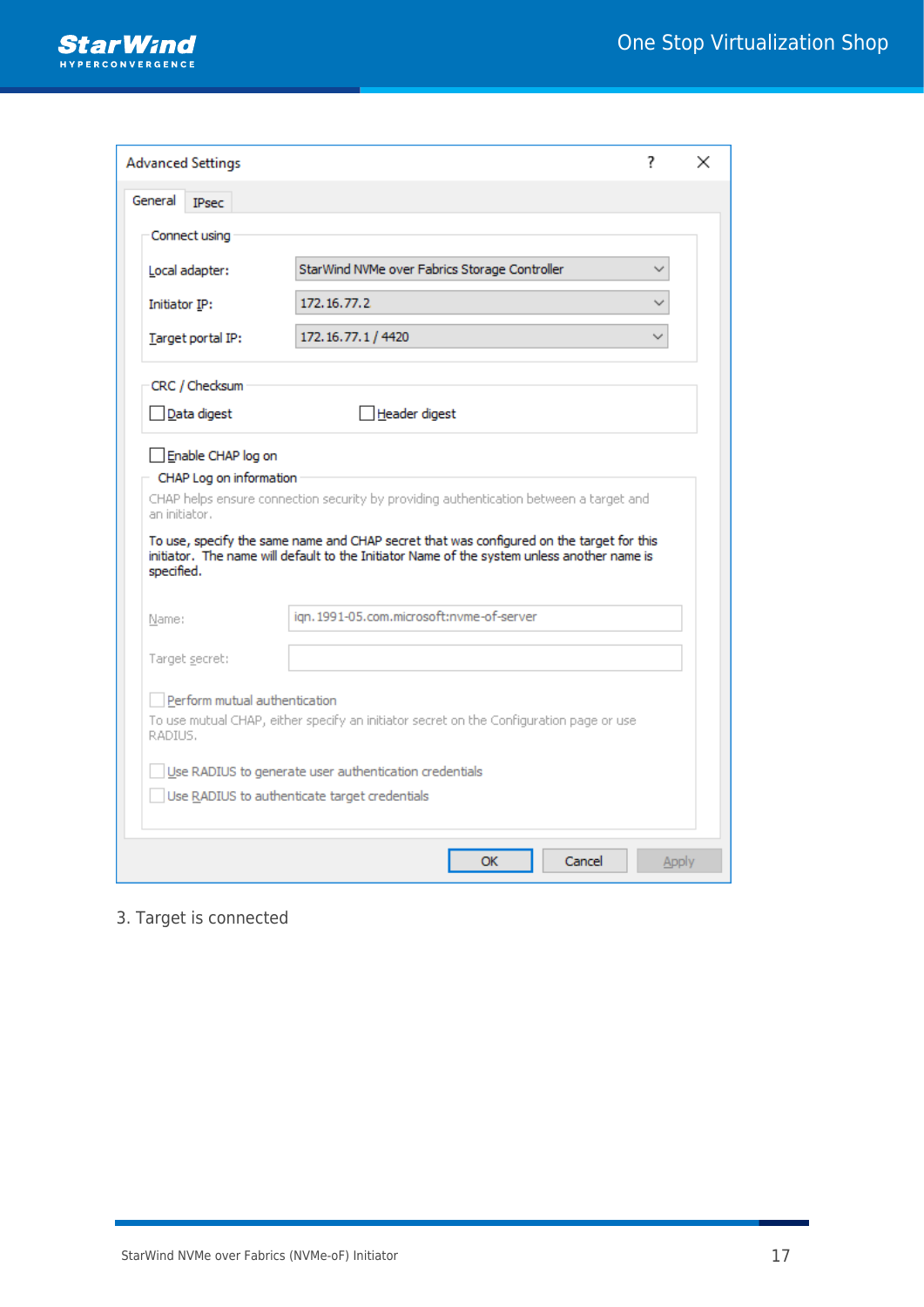

|         | <b>iSCSI</b> Initiator Properties |                                                          |                                                                                     |               |                   | × |
|---------|-----------------------------------|----------------------------------------------------------|-------------------------------------------------------------------------------------|---------------|-------------------|---|
| Targets | Discovery                         |                                                          | Favorite Targets   Volumes and Devices                                              | <b>RADIUS</b> | Configuration     |   |
|         | Quick Connect                     | DNS name of the target and then click Quick Connect.     | To discover and log on to a target using a basic connection, type the IP address or |               |                   |   |
| Target: |                                   |                                                          |                                                                                     |               | Quick Connect     |   |
|         | Discovered targets                |                                                          |                                                                                     |               | Refresh           |   |
| Name    |                                   |                                                          |                                                                                     | <b>Status</b> |                   |   |
|         |                                   | ngn.2008-08.com.starwindsoftware:NVMEoF1                 |                                                                                     | Connected     |                   |   |
|         | click Connect.                    |                                                          | To connect using advanced options, select a target and then                         |               | Connect           |   |
|         | then click Disconnect.            | To completely disconnect a target, select the target and |                                                                                     |               | <b>Disconnect</b> |   |
|         |                                   | select the target and click Properties.                  | For target properties, including configuration of sessions,                         |               | Properties        |   |
|         |                                   | the target and then click Devices.                       | For configuration of devices associated with a target, select                       |               | Devices           |   |
|         |                                   |                                                          |                                                                                     |               |                   |   |
|         |                                   |                                                          | ОΚ                                                                                  | Cancel        | Apply             |   |

4. Open the Disk Management snap-in. The connected disk(s) will appear as unallocated and offline.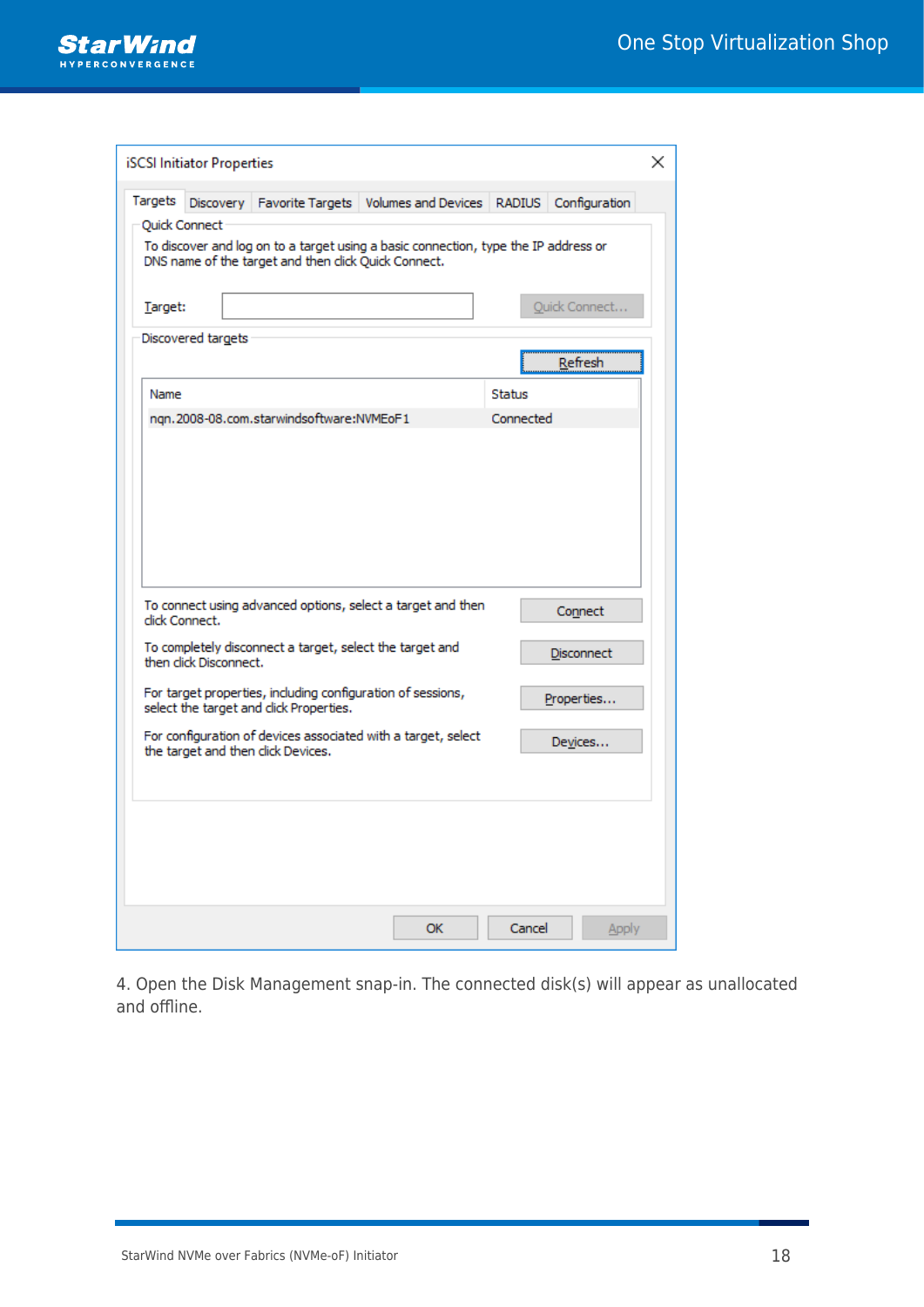

|        | $\Box$                                                   | ×                                                   |
|--------|----------------------------------------------------------|-----------------------------------------------------|
|        |                                                          |                                                     |
|        |                                                          |                                                     |
| % Free |                                                          |                                                     |
| 100 %  |                                                          |                                                     |
|        |                                                          |                                                     |
|        |                                                          |                                                     |
|        |                                                          | ۸                                                   |
|        |                                                          |                                                     |
|        |                                                          |                                                     |
|        |                                                          |                                                     |
|        |                                                          |                                                     |
|        |                                                          |                                                     |
|        |                                                          |                                                     |
|        |                                                          |                                                     |
|        |                                                          |                                                     |
|        | Free Spa<br>450 MB<br>99 MB<br>100 %<br>68 %<br>27.01 GB | Healthy (Boot, Page File, Crash Dump, Primary Parti |

5. Bring the disks online by right-clicking on them and selecting the Online menu option.

Disconnecting targets

1. To disconnect the NVMe-oF target choose the specified target from the Discovered Targets list a press the Disconnect button.

NOTE: Make sure that LUNs are not used by other applications at the moment of disconnection, as removing LUNs with active file operations may lead to data corruption.

# **Using Powershell**

Discovering targets

1. To discover the target, run the discovery commandlet in Powershell: New-IscsiTargetPortal -TargetPortalAddress <target IP> -TargetPortalPortNumber <target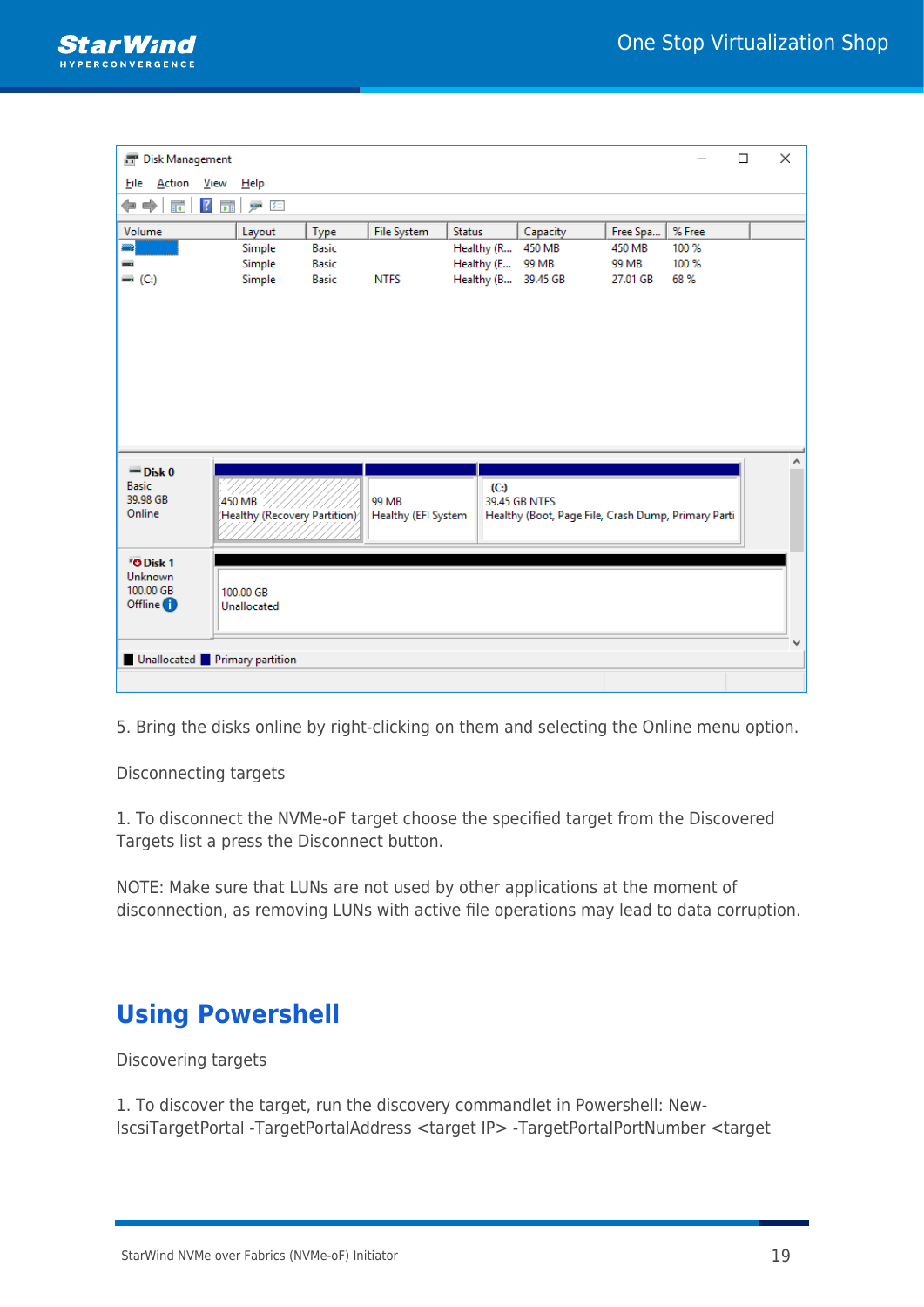

port> -InitiatorPortalAddress <initiator IP> -InitiatorInstanceName <'initiator controller'> by specifying target host IP address and port number:

Example:

```
New-IscsiTargetPortal -TargetPortalAddress 172.16.77.1 -
TargetPortalPortNumber 4420 -InitiatorPortalAddress 172.16.77.2
-InitiatorInstanceName 'ROOT\SCSIADAPTER\0000_0'
```
Where:

<172.16.77.1> -TargetPortalAddress;

<4420> -InitiatorPortalAddress

<172.16.77.2> -InitiatorPortalAddress

<'ROOT\SCSIADAPTER\0000\_0'> -InitiatorInstanceName – StarWind NVMe over Fabrics Storage Controller



2. To get NVME targets name, run the commandlet Get-IscsiTarget:

### Get-IscsiTarget

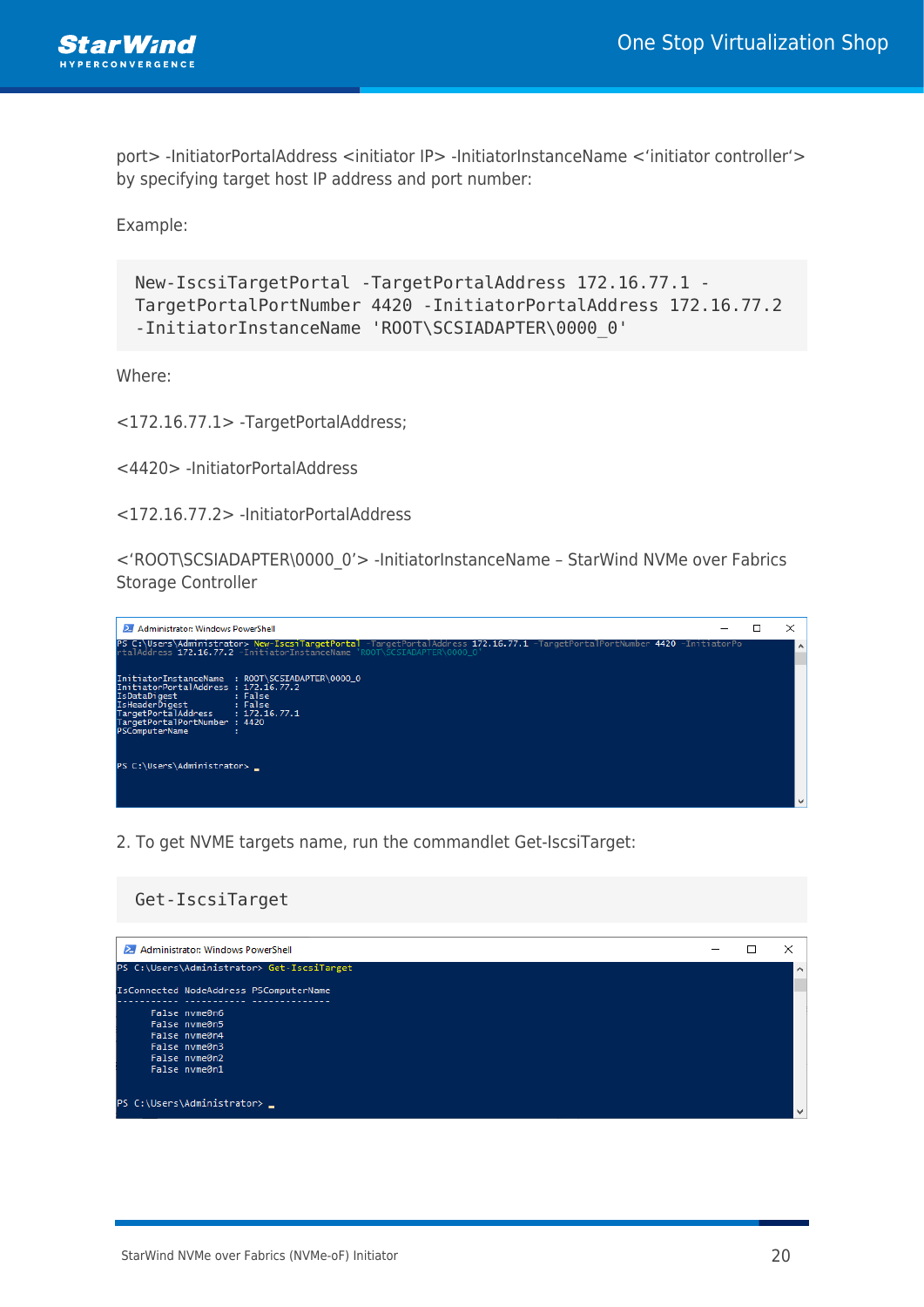

#### Connecting targets

1. To connect the target, run the commandlet: Connect-IscsiTarget -NodeAddress <NodeAddress>-IsPersistent \$True

Example:

| Administrator: Windows PowerShell                                                                                                                                                                                                                                                                                                                                                                    |                                                                                                                                                                                                                            | П | × |
|------------------------------------------------------------------------------------------------------------------------------------------------------------------------------------------------------------------------------------------------------------------------------------------------------------------------------------------------------------------------------------------------------|----------------------------------------------------------------------------------------------------------------------------------------------------------------------------------------------------------------------------|---|---|
|                                                                                                                                                                                                                                                                                                                                                                                                      | PS C:\Users\Administrator> Connect-IscsiTarget -NodeAddress nvme0n5 -IsPersistent \$True                                                                                                                                   |   |   |
| AuthenticationType<br>InitiatorNodeAddress<br>InitiatorPortalAddress : 172.16.77.2<br>InitiatorSideIdentifier : 02c0dec20000<br><b>IsConnected</b><br>IsDataDigest<br>IsDiscovered<br><b>Example 1</b> Security 1 True<br>IsHeaderDigest : False<br>IsPersistent<br><b>Example: 1</b> Final True<br>NumberOfConnections : 1<br>TargetNodeAddress : nvme0n5<br>TargetSideIdentifier<br>PSComputerName | $\blacksquare$ : NONE<br>InitiatorInstanceName : ROOT\SCSIADAPTER\0000_0<br>: ign.1991-05.com.microsoft:s1n157.tl.local<br>: True<br>: False<br>SessionIdentifier : ffffa70ddb13cc40-ffffa70dda5feb40<br>$\therefore$ 6745 |   |   |

4. To get information about the sessions, run the command:

### Get-iSCSISession | select \*

| Administrator: Windows PowerShell                                                                                                                                                                                                                           |                                                                                                                                                                                                                                              |  | × |
|-------------------------------------------------------------------------------------------------------------------------------------------------------------------------------------------------------------------------------------------------------------|----------------------------------------------------------------------------------------------------------------------------------------------------------------------------------------------------------------------------------------------|--|---|
|                                                                                                                                                                                                                                                             | PS C:\Users\Administrator> Get-iSCSISession   select *                                                                                                                                                                                       |  | ^ |
| AuthenticationType<br>InitiatorPortalAddress : 172.16.77.2<br>InitiatorSideIdentifier : 02c0dec20000<br><b>IsConnected</b><br>IsDataDigest<br>IsDiscovered<br>IsHeaderDigest : False<br><b>IsPersistent</b><br>NumberOfConnections : 1<br>TargetNodeAddress | : NONE<br>InitiatorInstanceName : ROOT\SCSIADAPTER\0000_0<br>InitiatorNodeAddress : ign.1991-05.com.microsoft:s1n157.tl.local<br>: True<br>: False<br>: True<br>: True<br>SessionIdentifier : ffffa70ddb13cc40-ffffa70dda5feb40<br>: nvme0n5 |  |   |
| TargetSideIdentifier<br>PSComputerName<br><b>CimClass</b><br>CimInstanceProperties<br>CimSystemProperties<br>PS C:\Users\Administrator> _                                                                                                                   | : 6745<br>: ROOT/Microsoft/Windows/Storage:MSFT_iSCSISession<br>: {AuthenticationType, InitiatorInstanceName, InitiatorNodeAddress, InitiatorPortalAddress}<br>: Microsoft.Management.Infrastructure.CimSystemProperties                     |  |   |

Disconnecting targets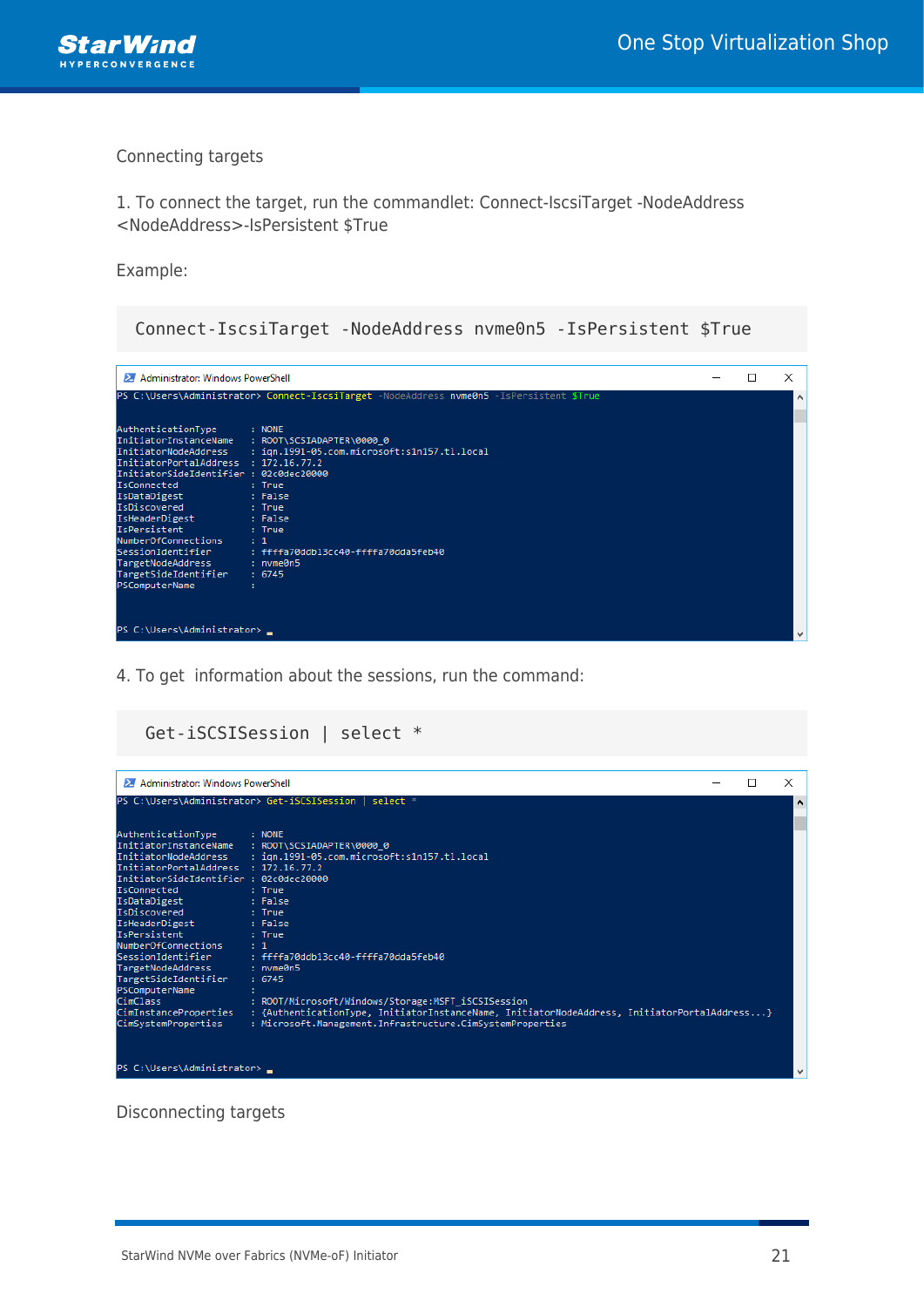

1. To disconnect the target, run the command: Disconnect-IscsiTarget -NodeAddress <NodeAddress>

Example:



NOTE: Make sure that LUNs are not used by other applications at the moment of disconnection, as removing LUNs with active file operations may lead to data corruption.